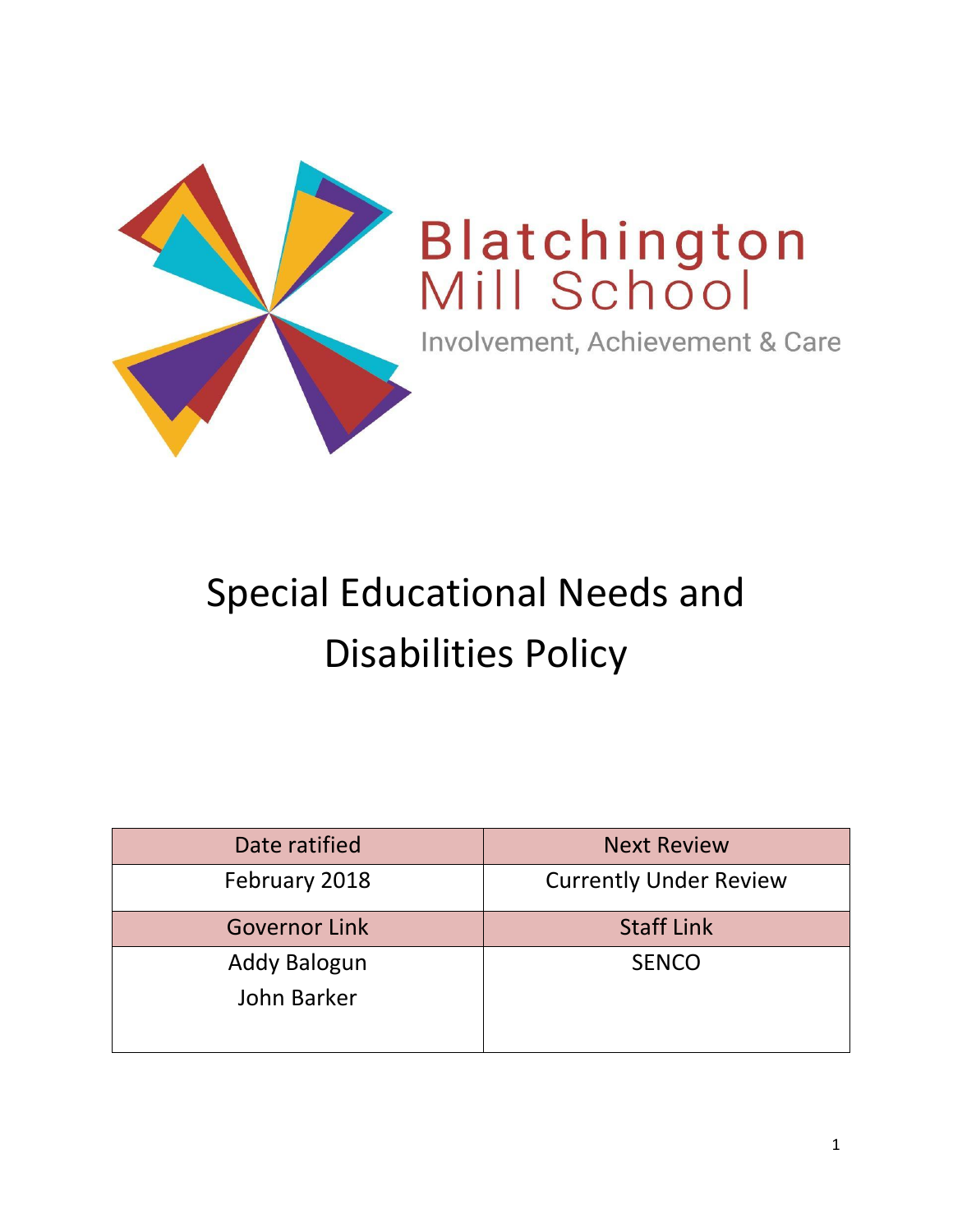## **Introduction**

This policy takes into account the revised Code of Practice for Special Educational Needs and Disability 0-25 years 2014. The code refers to Part 3 of the Children and Families Act 2014 and associated regulations.

The regulations associated with the Children and Families Act 2014 are:

• The Special Educational Needs and Disability Regulations 2014

• The Special Educational Needs (Personal Budgets and Direct Payments) Regulations, Section 49

• The Order setting out transitional arrangements, Section 137

Responsibility for the coordination of SEND provision at Blatchington Mill is delegated to the SENCO, Deputy SENCOs and is supported by the INCO).

The roles and responsibilities of school personnel with regard to special educational needs are outlined in Appendix 1.

## **Policy Aim**

To layout our vision for how each student will achieve to their full potential and acquire all necessary skills and values in order to live full, flexible and rewarding lives in the changing, modern world.

We aim to raise the aspirations and expectations for all students with SEN/D and to focus on outcomes for students rather than focusing on hours of support.

# **Our Philosophy**

The whole school community constantly works toward developing a welcoming environment for all students including those with SEND and disabilities. We strive to include all students where possible in all aspects of school life. Blatchington Mill is an inclusive school and we believe that inclusion enriches all.

We believe that:

- All students have an entitlement to a broad and balanced curriculum.
- All students should be encouraged, valued and accepted whatever their individual need.
- Every teacher is a teacher of special educational needs and should recognise diversity and adopt a supportive approach to all students.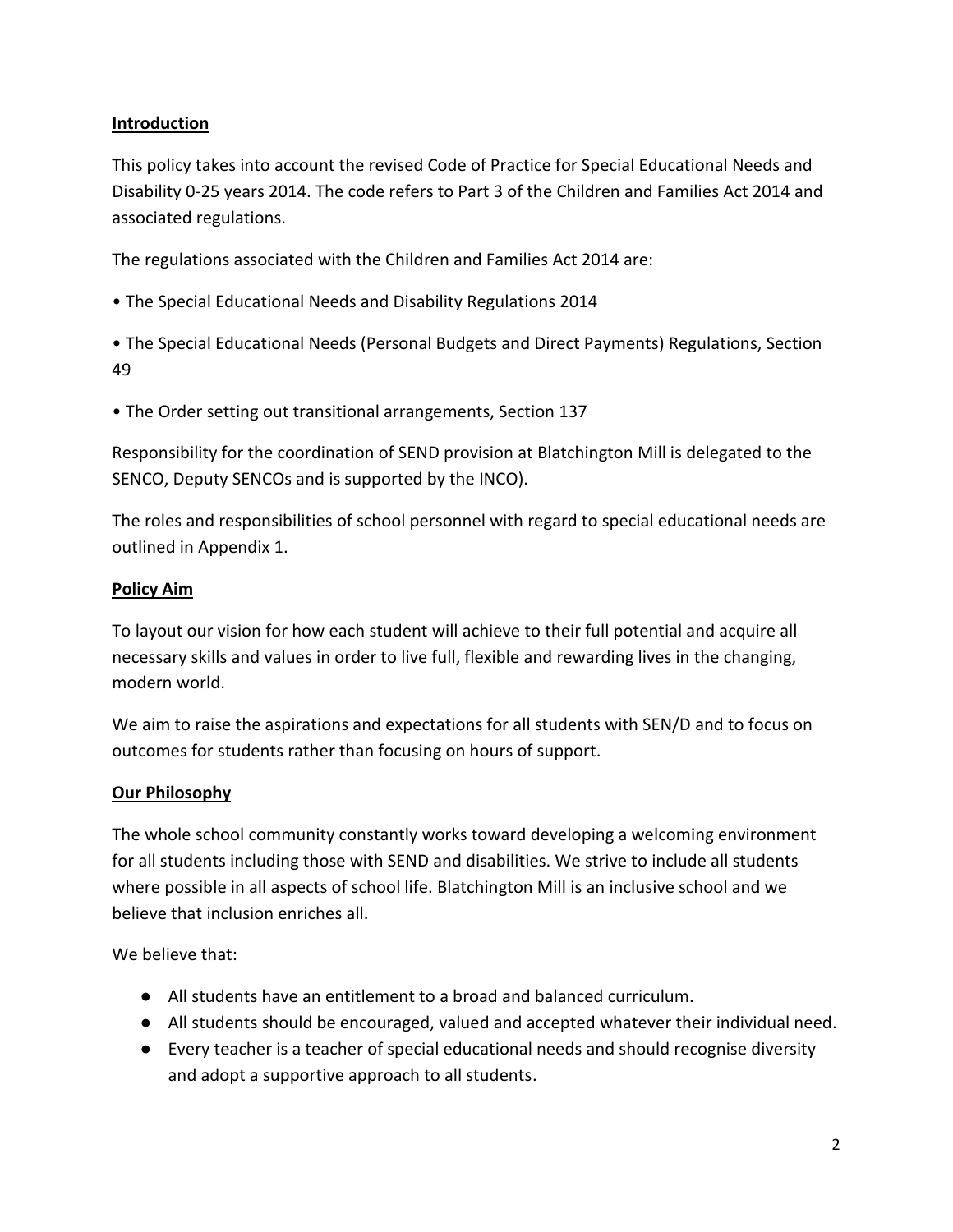- The classroom teacher has primary responsibility for providing all students with access to the curriculum.
- All teachers should ensure that, by differentiating their planning and teaching, there are suitable learning challenges for all. Teachers should attempt to overcome potential barriers to learning.
- Parents/carers have a valuable contribution to make towards their child's development and learning.

# **Definition of Special Educational Needs and Disabilities**

A child or young person has SEND if they have a learning difficulty or disability which necessitates special educational provision to be made.

A student has a learning difficulty or disability if he or she:

- Has a significantly greater difficulty in learning than the majority of students of the same age.
- Has a disability, which prevents or hinders the child from making use of facilities of a kind generally provided for others of the same age in mainstream schools or mainstream post‐16.

These needs are categorised into four key areas that may create a barrier to learning:

- Communication and interaction
- Cognition and learning
- Social, emotional and mental health difficulties
- Sensory and/or physical needs

#### **Identification**

A student's skills and attainment are assessed on entry. At the same time, we consider whether a young person has a disability under the Equality Act 2010 and, if so, what reasonable adjustments may need to be made.

Early identification of students with SEND is a priority. The school uses appropriate screening and assessment tools, and ascertains student progress through a range of formal and informal indicators. Information from primary schools helps us to shape a student's curriculum and pastoral support. We also use standardised screening and assessment tools including CATs tests and the termly assessment data of subject teachers. Where a parent/carer, student or outside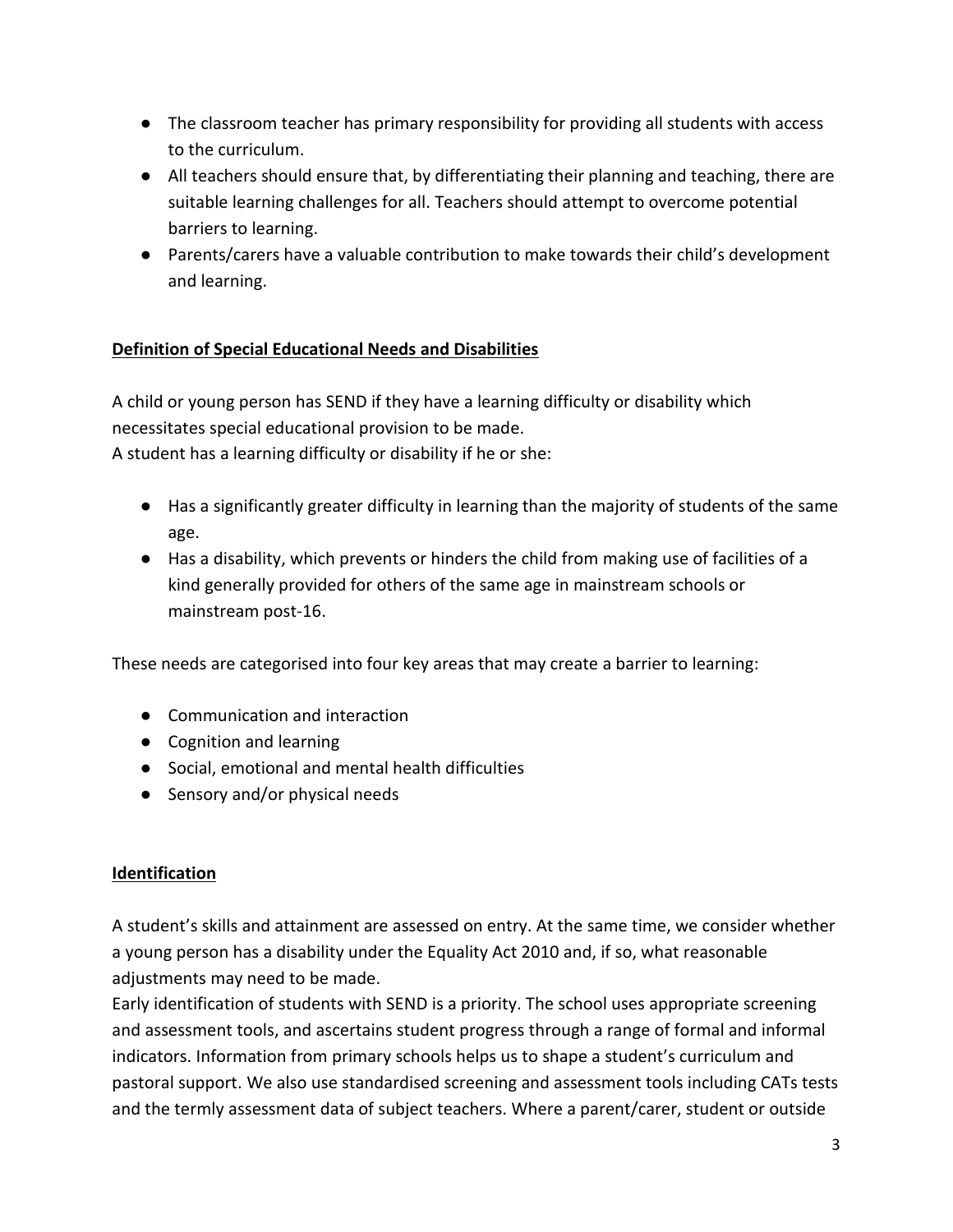agency has a concern we would always encourage in first place a conversation with relevant subject teachers. Following this, if there is no improvement, the subject teacher, in conjunction with the SENCOs/INCO, should gather further evidence which may at this point include the views of other professionals.

Blatchington Mill will identify the needs of students by considering the needs of the whole student, which will include not just the special educational needs of the student.

We will consider other factors that are not SEND that may impact on progress and attainment.

- Disability (the code of practice outlines 'reasonable adjustment' as a duty for all settings and schools provided under the current Disability and Equality legislation, these alone do not constitute SEN)
- Attendance and punctuality
- Health and Welfare
- EAL (English as an Additional Language)
- Being in receipt of the Pupil Premium
- Being a looked after young person
- Being a child of a service man/woman

Behaviour alone is no longer identified as a need and is therefore not described as a special educational need. Any concerns relating to a student who has behavioural difficulties will be investigated in order to ascertain if there is an underlying SEND that needs identifying.

#### **Quality First Teaching**

High quality teaching, differentiated for individual students is the first step in responding to students who have SEN.

The Code of Practice suggests that students are only identified as having SEND if they do not make adequate progress after having received good quality personalised teaching and/or intervention. Teachers are responsible and accountable for the progress and development of the students in their class, including those where students access support from teaching assistants and specialist staff.

In line with the SEND Code of Practice 2014, students will be placed on the SEND register following the assess-plan–do–review cycle.

#### **SEND support**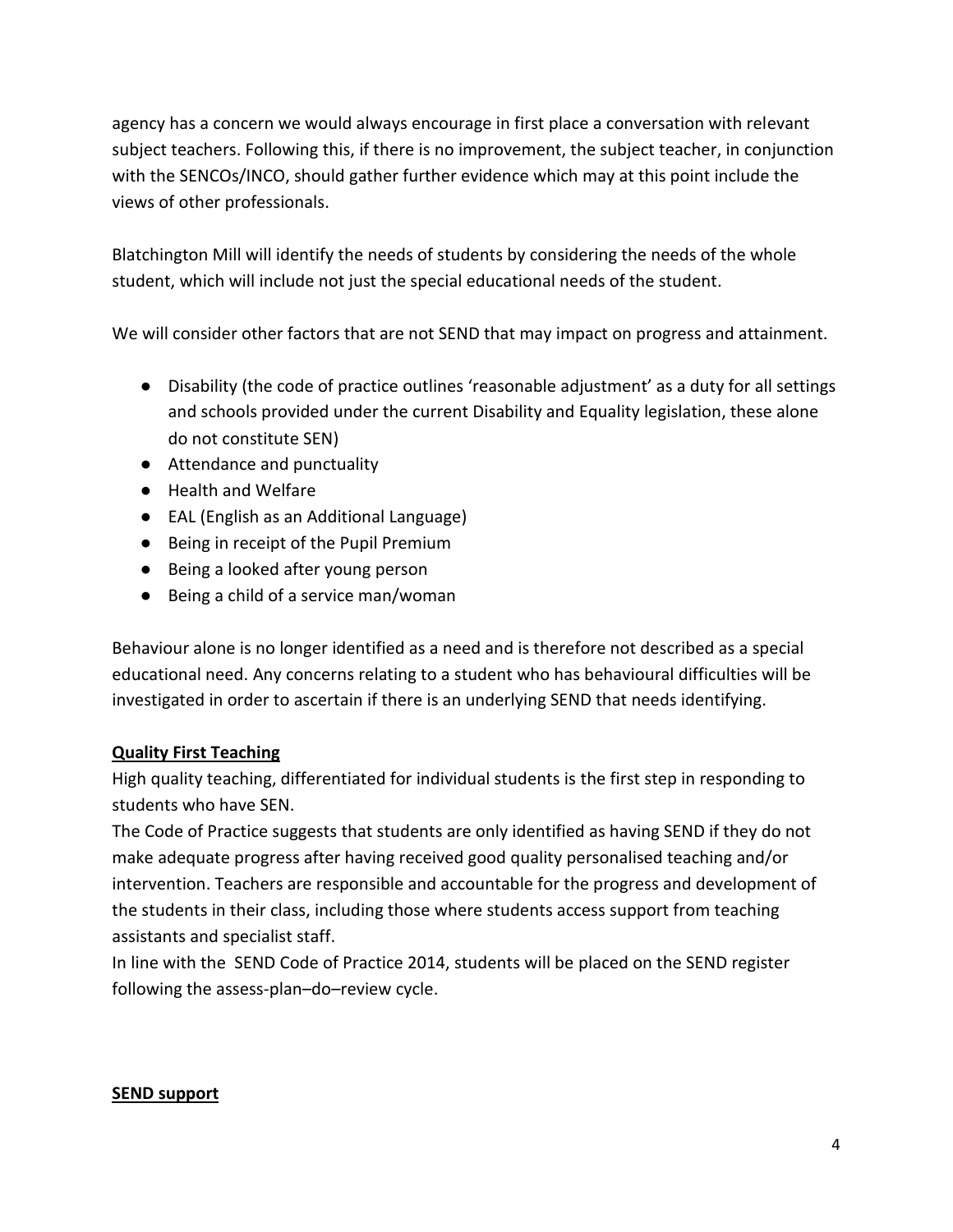SEND support takes the form of a four-part cycle through which earlier decisions and actions are revisited, refined and revised with a growing understanding of the student's needs and progress. This is known as the graduated approach. It draws on more detailed approaches, more frequent review and more specialist expertise in successive cycles in order to match interventions to the SEND of a student.



#### **Assess**

When identifying a child as needing SEND support, the teacher working with the SENCo, will carry out an analysis of the student's needs. This should draw on assessments and experience of the student, their previous progress and attainment, as well as other whole school information. It should also draw on other subject teachers' assessments, the individual's development in comparison to their peers, comparative national data, the views and experience of parents, the student's own views and, if relevant, advice from external support services. Parents' views should be recorded and compared to the schools own assessment and information on how the student is developing. This assessment will be reviewed regularly. This will help ensure that support and intervention are matched to need, barriers to learning are identified and overcome, and that a clear picture of the interventions put in place and their impact is developed.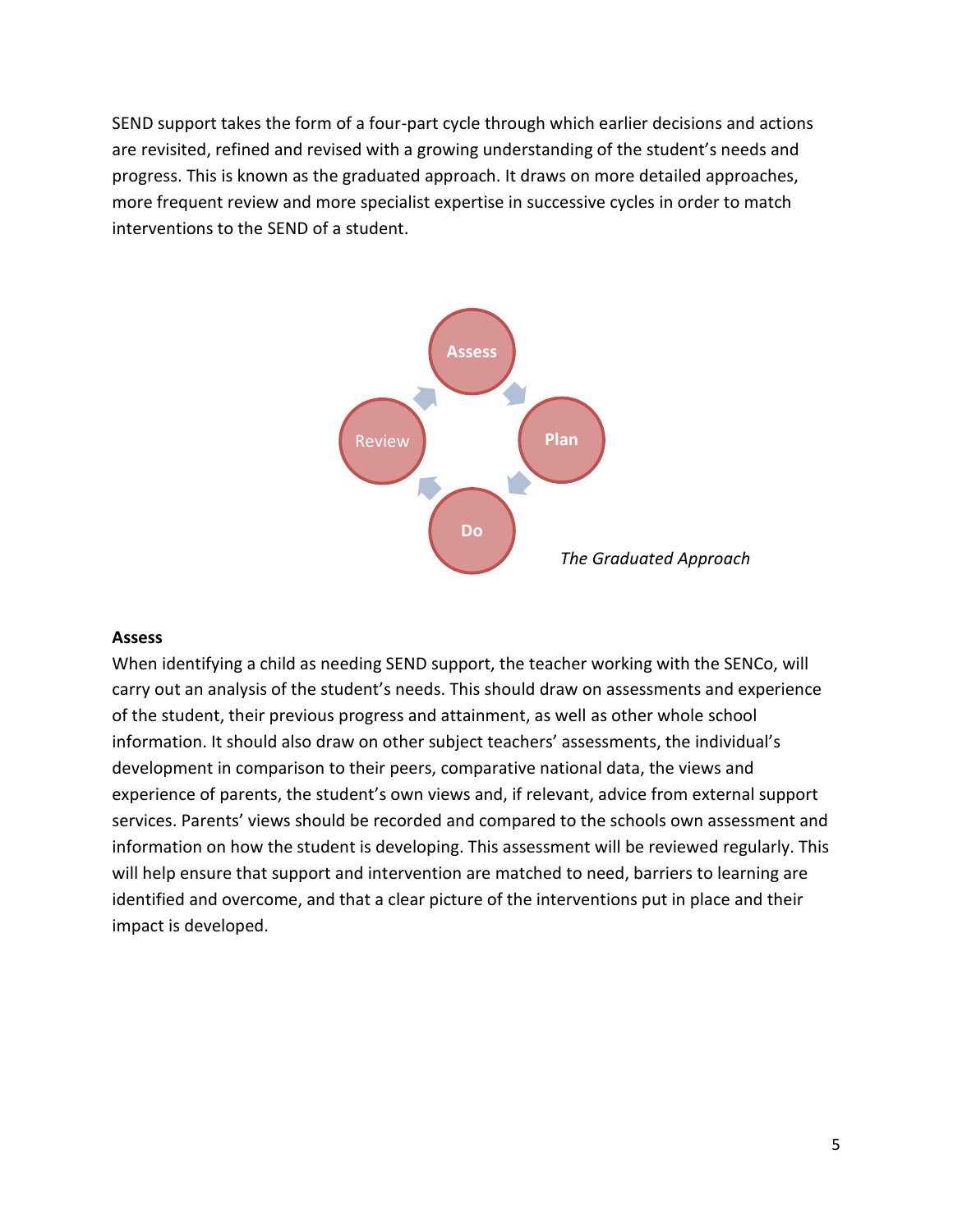#### **Plan**

When it is decided to provide a student with SEND support, parents will be notified although ordinarily they would have already been involved in forming the assessment of needs as outlined above. The teacher and the SENCo will agree in consultation with the parent and the student the adjustments, interventions and support to be put in place, as well as the expected impact on progress, development or behavior, along with a clear date for review. All teachers and support staff who work with the student will be made aware of their needs, the outcomes sought, the support provided and any teaching strategies or approaches that are required. This will also be recorded on our SEND Register. The support and intervention provided will be selected to meet the outcomes identified for the student, based on reliable evidence of effectiveness, and will be provided by staff with sufficient skills and knowledge.

#### **Do**

The teacher will remain responsible for working with the student on a daily basis. Where the interventions involve group or one-to-one teaching away from the main class or subject teacher, they still retain responsibility for the student. They work closely with any teaching assistants or specialist staff involved, to plan and assess the impact of support and interventions and how they can be linked to classroom teaching. The SENCo supports the teacher in the further assessment of the student's particular strengths and weaknesses, in problem solving and advising on the effective implementation of support. External agencies that regularly come to the school to support SEND students will also advise.

#### **Review**

The effectiveness of the support and interventions and their impact on the student's progress should be reviewed in line with the agreed date. The impact and quality of the support and interventions will be evaluated, along with the views of the student and their parents. This will feed back into the analysis of the student's needs. The teacher, working with the SENCo, will revise the support in light of the student's progress and development, deciding on any changes to the support and outcomes in consultation with the parent and student. Parents will be provided with information about the impact of the support and interventions provided enabling them to be involved in planning next steps.

#### **The SEND register**

Where a student is identified as having SEND, we will take action to remove barriers to learning and put effective special educational provision in place.

The needs of the student, their specific barriers to learning and appropriate support strategies will be recorded onto the SEND register.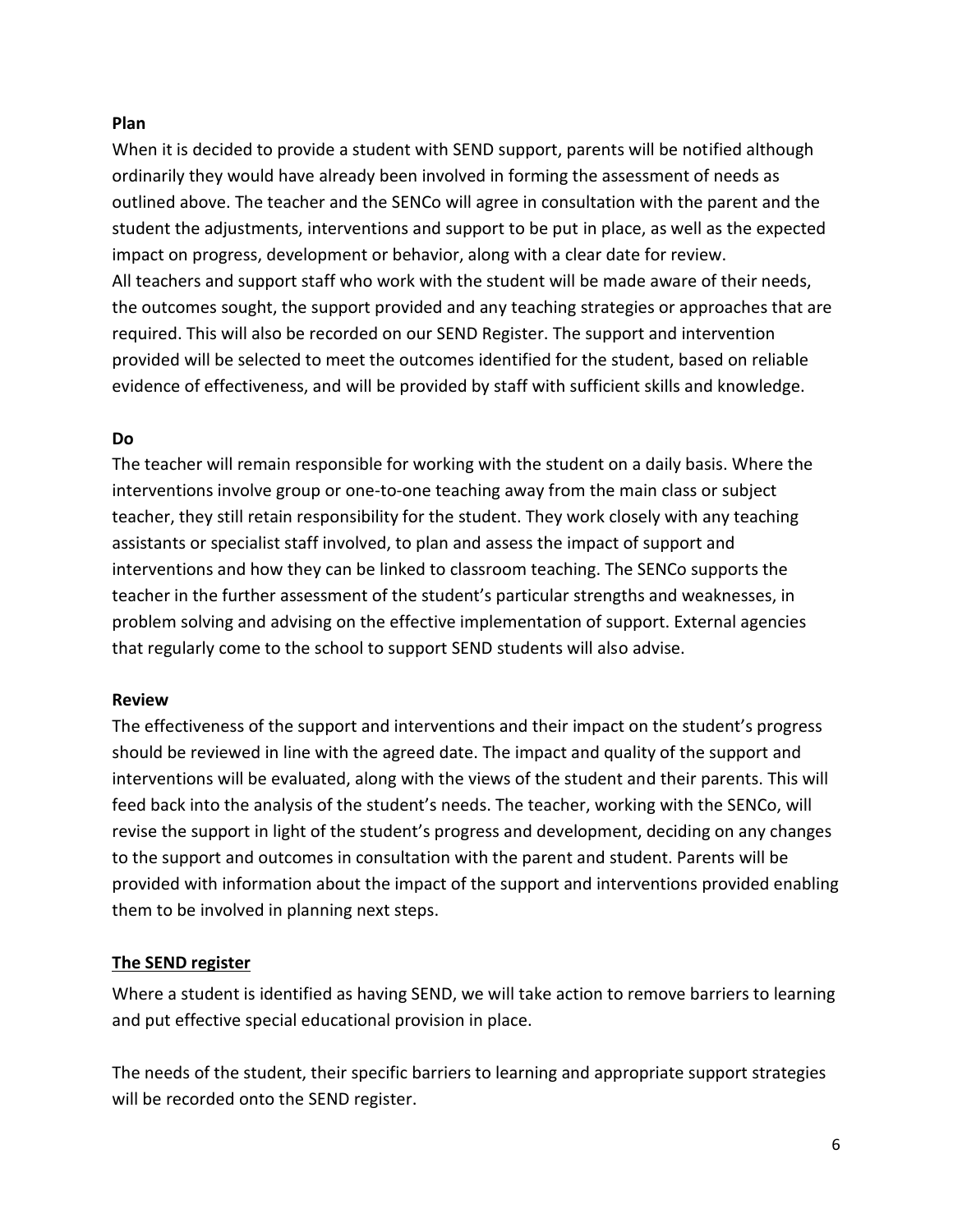Students are placed on the SEND register and codes are used to identify support. SA and SA+ have been replaced with the letter 'K', meaning 'support'. Students with an Education, Health and Care plan will have an 'E'.

The SEND register is a live document that teachers and teaching assistants have direct access to via our school portal.

The progress of our SEND students is tracked using various data management tools. Our focus is to ensure that students with SEND make progress in line with students without SEND and to ensure that we are 'closing the gap'.

It is the responsibility of the SENCo to ensure that the SEND Register is maintained and up to date.

## **Provision**

The goal of all provision at Blatchington Mill is to increase the independence of our students. Therefore, at each opportunity we ask ourselves *'what is the least amount of input required to enable the young person to fully engage and make progress?'* We believe that it is only with this mindset that we can truly support students to improve and grow.

In almost all cases, quality first teaching can meet the needs of the majority of students at all times. Where we identify a further need provision may include:

- In class support from a teaching assistant
- A time limited group intervention with a support teacher/teaching assistant
- A time limited individual withdrawal with a support teacher/teaching assistant
- Support led by specialists from within the school or external services
- Referral to 'The Pier' or 'The Hive', which aims to provide targeted support for students with Social, Emotional and Mental Health needs and is led and managed by the INCo
- Referral to 'Student Support' which provides coordinated support for students with more complex learning, physical and medical needs.

#### **Students with medical needs**

The school recognises that students with medical needs can face specific barriers to learning or access and we aim to remove these through carefully planned support.

We have an up to date medical policy that supports students with medical conditions. It can be accessed through our portal.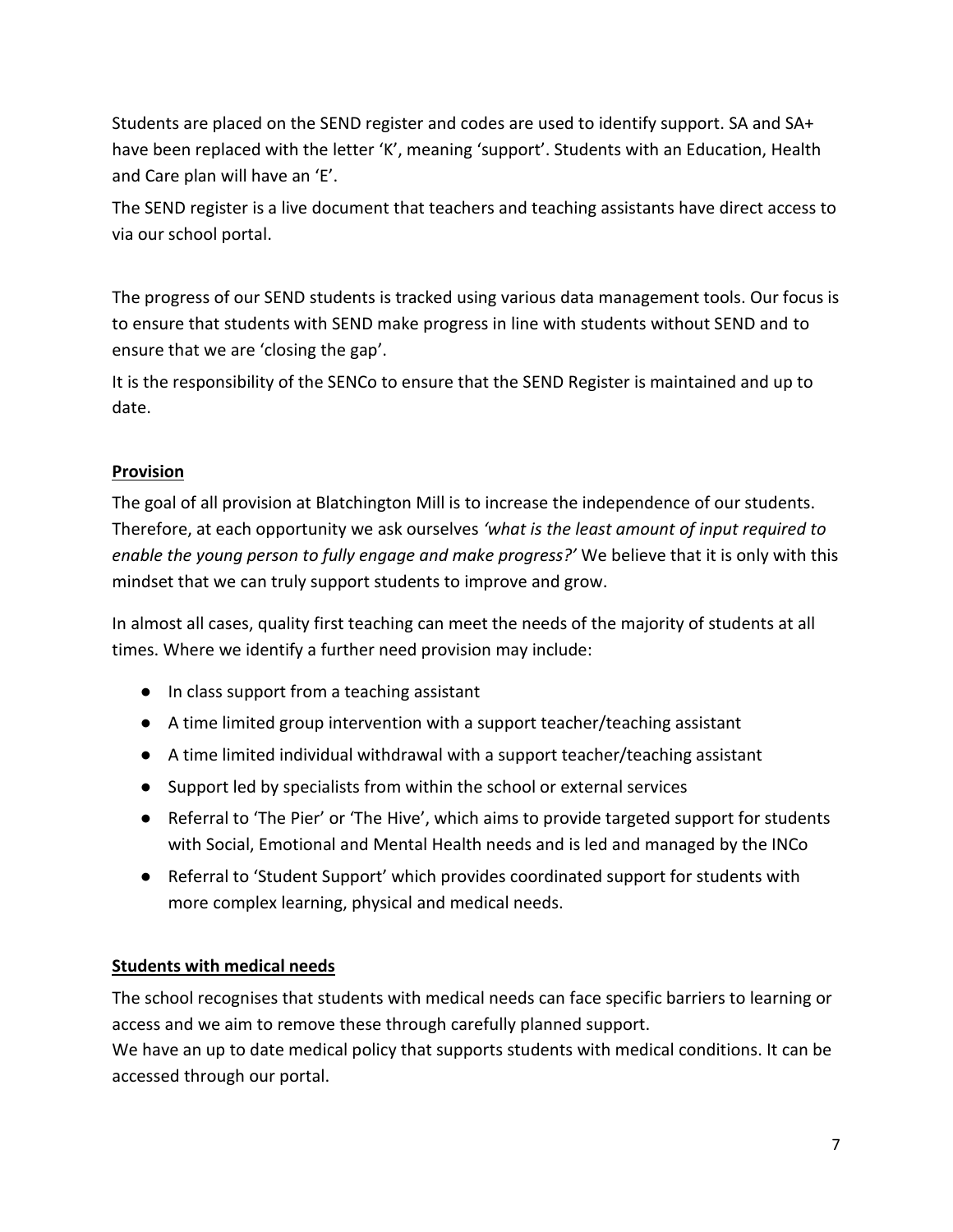#### **Monitoring and Evaluation**

We regularly monitor and evaluate the quality and effectiveness of provision we offer students and use various tools to support this work. Our SEND Policy is reviewed yearly and the views of students, staff and parents feed into this process.

#### **Training for Staff**

All teachers and teaching assistants undertake a thorough induction with a strong focus on SEND systems, provision, practice and on the needs of particular groups of students. Occasionally, specialist training will be necessary to support the needs of a particular student. This will be provided to those staff most directly involved with the student. Much of this training will be delivered in school or by specialist services working with particular students. There is an expectation that staff who receive training will cascade this to other colleagues.

Whole-school INSET, focusing on SEND is included, where appropriate, on staff training days and during twilight sessions. Over time, we have built up a considerable amount of expertise in SEND within the school and staff are actively encouraged to share this good practice.

The SEND team runs twilight sessions half termly utilising specialists where appropriate; this training covers different aspects of SEND and all staff including teaching assistants are encouraged to attend.

The SENCos and INCo attend local network meetings to keep up to date with local and national updates in SEND and pass this onto relevant colleagues and also inform staff about upcoming training opportunities.

#### **Resources**

The overall level of funding (the Notional Budget) for SEND is delegated to the school by the LA and is identified in the school budget statement. This amount is not ring‐fenced and the responsibility for determining the amount of resource for SEND lies with the Governing Body who will seek advice from the Headteacher and SENCo.

Resources for SEND are used to deploy teaching assistants, specific training on SEND and specialist resources. The SENCo has responsibility for determining the allocation of these resources in consultation with the senior leadership team and school staff. Individual departments are encouraged, through their own capitation allowances, to identify subject specific materials or resources for students with SEND. Funding for students with an EHC Plan are in included in appendix 2.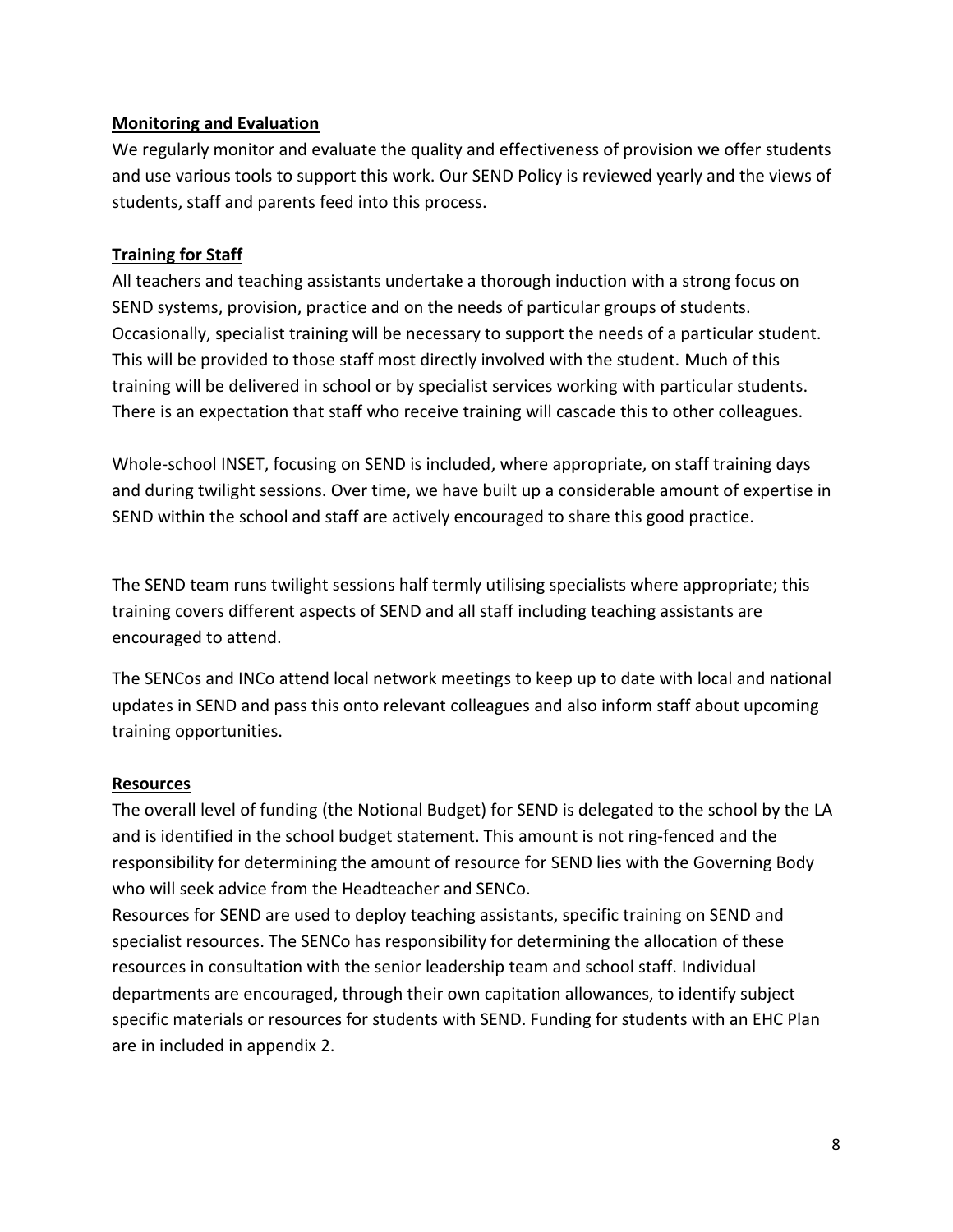## **Accessibility**

We are committed to providing, as far as reasonably possible, a fully accessible environment which values and includes all students, staff, parents and visitors regardless of their education, physical, sensory, social, spiritual, emotional and cultural needs. We are committed to challenging negative attitudes about disability and accessibility and to developing a culture of awareness, tolerance and inclusion.

The School plans over time to increase the accessibility of provision for all students, staff and visitors to the school. The school has many areas which are wheelchair accessible. For more information please refer to Blatchington Mill's Accessibility Policy.

#### **External support**

We have strong historic links with many external agencies across the City that support our students and families. We have expertise in many areas of SEND within our school and work in partnership with these professionals to improve the outcomes of our students. The following list is not exhaustive:

- The Educational Psychologist An Educational Psychologist is allocated to the school and makes regular visits to assess identified students.
- The Child and Mental Health Service (CAMHS)
- YES (The Youth Employability Service)
- The School Nurse
- Autistic Spectrum Condition Support Service
- Speech and Language Support/Therapy Service
- Occupational Therapy this service works with children and young people to help develop and increase the skills they need to use in their everyday lives.
- Physiotherapy physiotherapists help with children's movement skills and physical mobility with the aim of improving their independence
- Sensory Needs Service Visits from this service deal with identified students who have visual and/or hearing needs.
- Front Door for Families Social Services Safeguarding Team. Liaison takes place with Social Services where it is appropriate.
- Complex Needs Outreach Service Advice on the inclusion of students with significant physical or medical disabilities and severe learning needs can be accessed through Hillside Special School.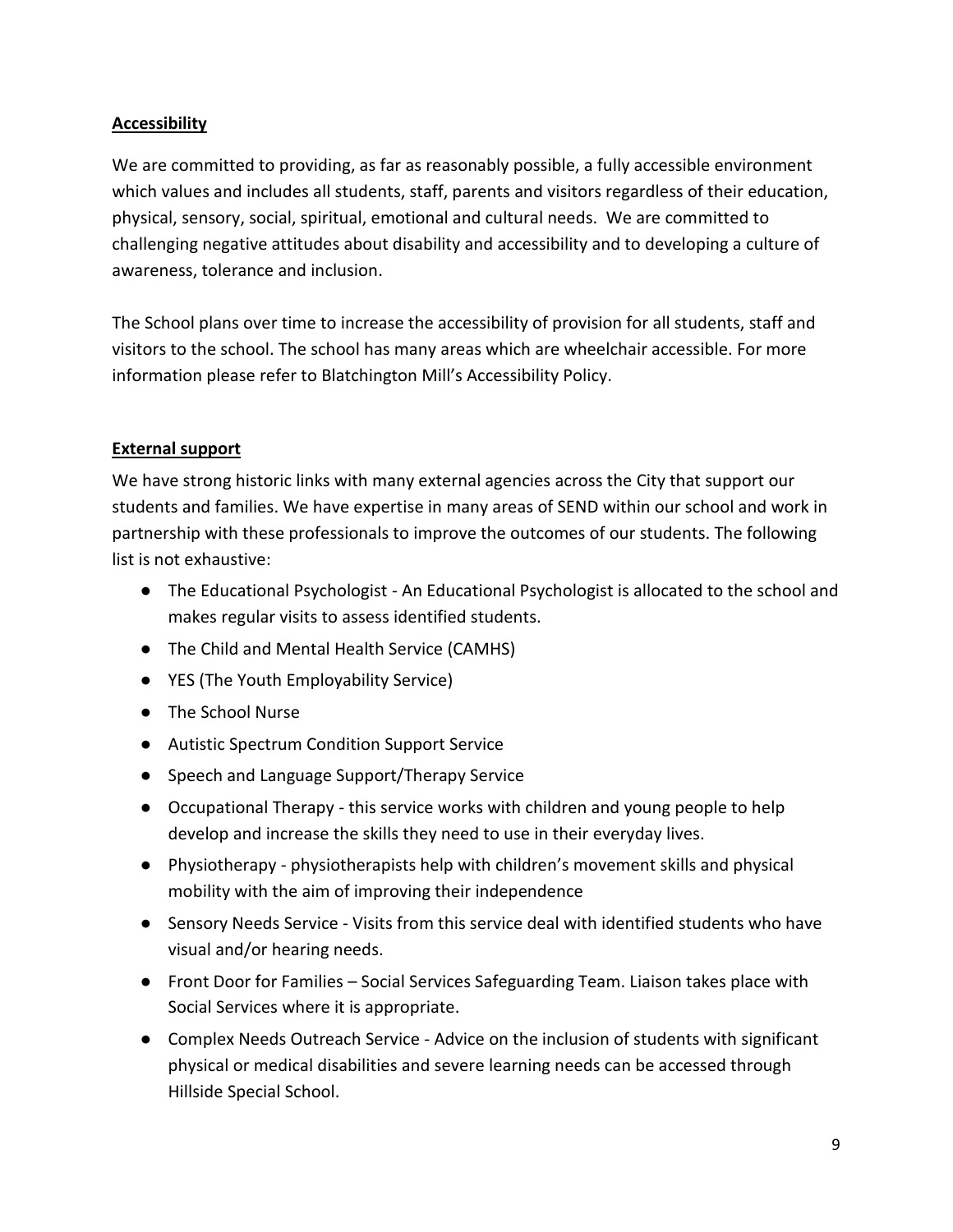#### **Parental concerns regarding SEND**

It is the aim of Blatchington Mill School to provide excellent support to all young people with SEND and to work in partnership with parents and carers. If any parent/carer has concerns about our provision, we encourage these to be shared as early as possible in person, via telephone or via email. Such issues will always be given thorough and prompt consideration. If the department is unable to resolve the issue to the satisfaction of those concerned or the parent/carer wishes to make a complaint regarding their child's provision, these procedures should be followed:

- 1. Raise initial concerns with subject teacher/form tutor /Lead Inclusion TA.
- 2. Arrange a meeting with the Curriculum Team Leader/Year Office/SENCo / INCo. Contact details can be found on our website. We are confident that all problems or concerns can be resolved at this stage.
- 3. If you are not satisfied, arrange a meeting with the member of SLT responsible for SEND or the Head Teacher.
- 4. If, following a meeting with the Head teacher concerns persist, arrange a meeting with the SEND Governor.
- 5. In the unlikely event that concerns are still unresolved, a meeting with a sub-committee of Governors can be convened.
- 6. If no resolution has been possible, a full Governors meeting can hear the issue and help us work towards a solution.
- 7. If there are still unresolved issues, contact may be made with the LA.

#### **Supporting students and families**

We have produced our 'local offer' which describes in detail our commitment to our students and their families[. http://www.brighton-hove.gov.uk](http://www.brighton-hove.gov.uk/)

The Local Authority recommends the local parent partnership service AMAZE for parents who feel they want additional support to understand their child's special needs and the school's response to it. Amaze can be contacted at: AMAZE

> Community Base 113-117 Queens Road Brighton BN1 3XG Tel: 01273 - 772289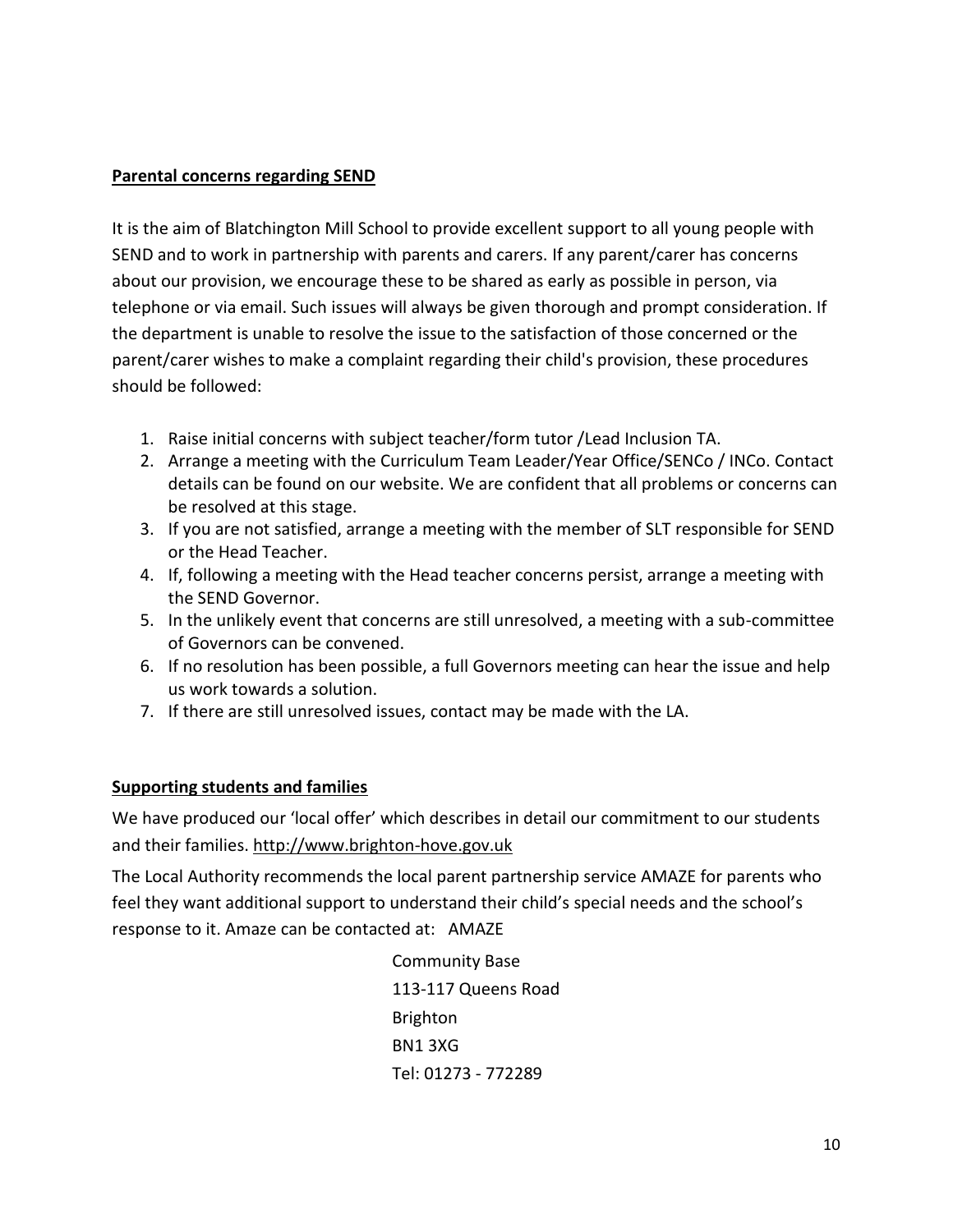# **Appendix 1**

# SEND staffing structure

Blatchington Mill has an SEND staffing structure that reflects the needs of our students.

| Amanda Meier   | Assistant Head Teacher/Executive SENCO |
|----------------|----------------------------------------|
| Jess Halsey    | Deputy SENCo                           |
| Kim Hatton     | Deputy SENCo                           |
| Jake Alexander | <b>INCo</b>                            |

# **Appendix 2**

Funding levels for students with SEND

| <b>Tier One Support</b>                                    | Funding devolved to schools through the notional budget (up to<br>$£6000$ ). |
|------------------------------------------------------------|------------------------------------------------------------------------------|
| <b>Tier Two Support</b>                                    | The above and up to an additional £2250. (Total £8250)                       |
| <b>Tier Three Support</b>                                  | The above and up to an additional £6750. (Total £12750)                      |
| <b>Tier Four Support</b><br>(rare/exceptional<br>category) | The above and additional bespoke funding for intensive support.              |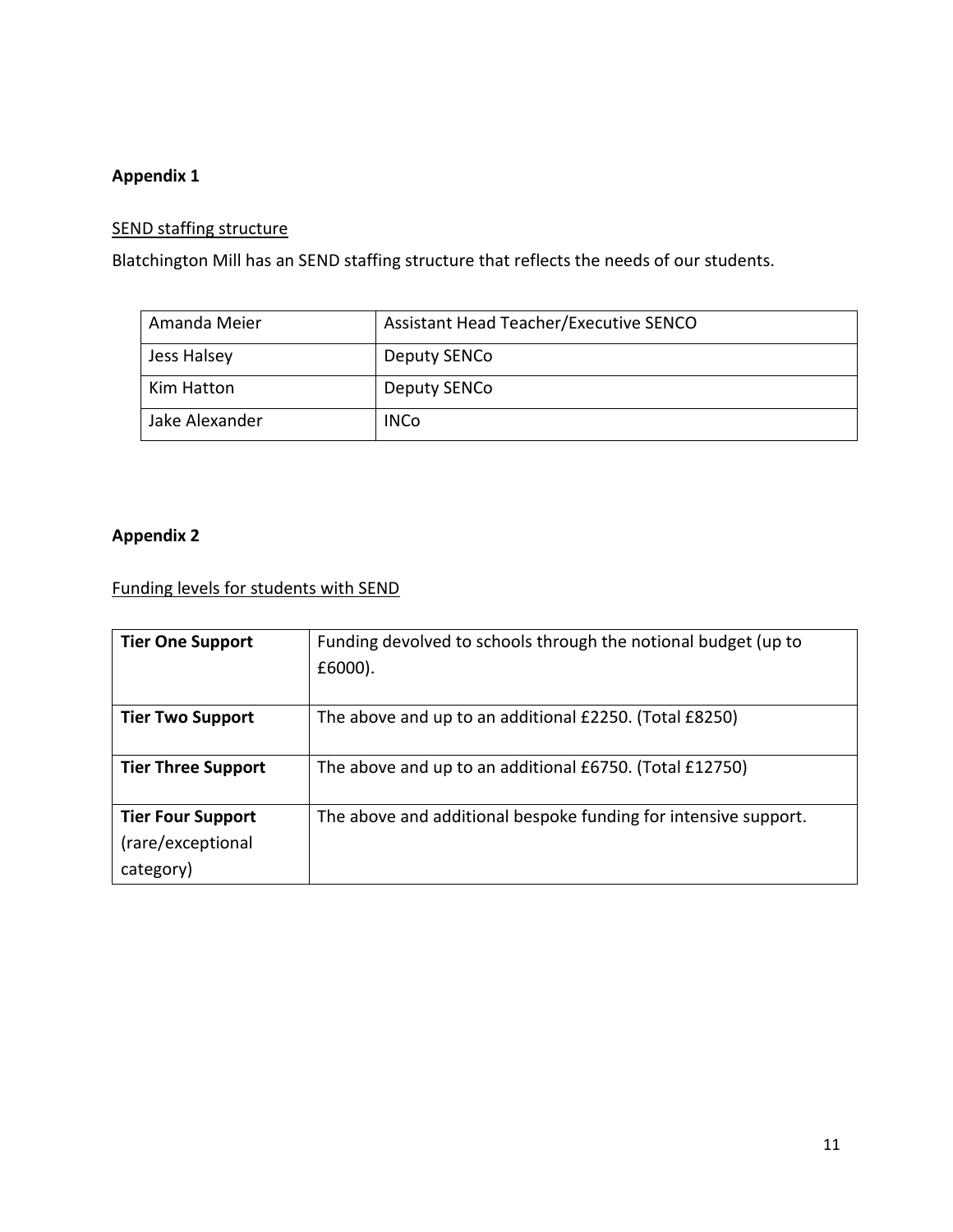# **Appendix 3**

# Glossary of SEND terms

| <b>Term</b>     | <b>Description</b>                                                                                                                                                                                                                                                                                                                                                                                                                                                                                                                                                                                                                                                                                                                                                          |
|-----------------|-----------------------------------------------------------------------------------------------------------------------------------------------------------------------------------------------------------------------------------------------------------------------------------------------------------------------------------------------------------------------------------------------------------------------------------------------------------------------------------------------------------------------------------------------------------------------------------------------------------------------------------------------------------------------------------------------------------------------------------------------------------------------------|
| <b>ADHD/ADD</b> | Attention Deficit Hyperactivity Disorder/ Attention Deficit Disorder<br>ADHD/ADD is a disorder that appears in early childhood. ADHD/ADD makes it difficult for<br>students to inhibit their spontaneous responses (responses can involve everything from<br>movement to speech to attentiveness). Students with ADD are not diagnosed as having<br>excessive hyperactive behaviour but display all other symptoms.<br>Students with ADD/ADHD may be:<br>Inattentive, hyperactive, and impulsive (the most common form)<br>$\bullet$<br>Inattentive, but not hyperactive or impulsive.<br>$\bullet$<br>Hyperactive and impulsive, but able to pay attention.<br>$\bullet$                                                                                                   |
| <b>ASC</b>      | <b>Autistic Spectrum Condition (ASC)</b><br>Students with Autistic Spectrum Disorder find it difficult to:<br>understand and use non-verbal and verbal communication<br>$\bullet$<br>understand social behaviour<br>$\bullet$<br>• think and behave flexibly.<br>These difficulties may affect the student's ability to interact appropriately with children and<br>adults or their ability to respond to inferred instructions or social prompts. An inability to act<br>flexibly may result in behaviours which appear restricted, obsessional or repetitive. Students<br>with ASD often have specific areas of hypersensitivity, e.g. aversion to noise, smell, touch or<br>physical contact. Students with ASC may not respond well to sudden changes to their routine. |
| <b>CAMHS</b>    | <b>Child and Adolescent Mental Health Services</b><br>Support services for students and families requiring support to cope with SEMH or to<br>diagnose conditions such as ASC, depression, anxiety, ADHD. Tier 2 are for moderate<br>difficulties and work out in the community. Tier 3 work through clinics and can provide<br>diagnoses.                                                                                                                                                                                                                                                                                                                                                                                                                                  |
| $C$ & $I$       | <b>Communication &amp; Interaction-</b> An umbrella term under the new CoP that covers issues such<br>as speech and language needs, ASC spectrum needs.                                                                                                                                                                                                                                                                                                                                                                                                                                                                                                                                                                                                                     |
| C & L           | Cognition & Learning- An umbrella term under the new CoP that covers issues such as<br>dyslexia, dyspraxia, MLD needs.                                                                                                                                                                                                                                                                                                                                                                                                                                                                                                                                                                                                                                                      |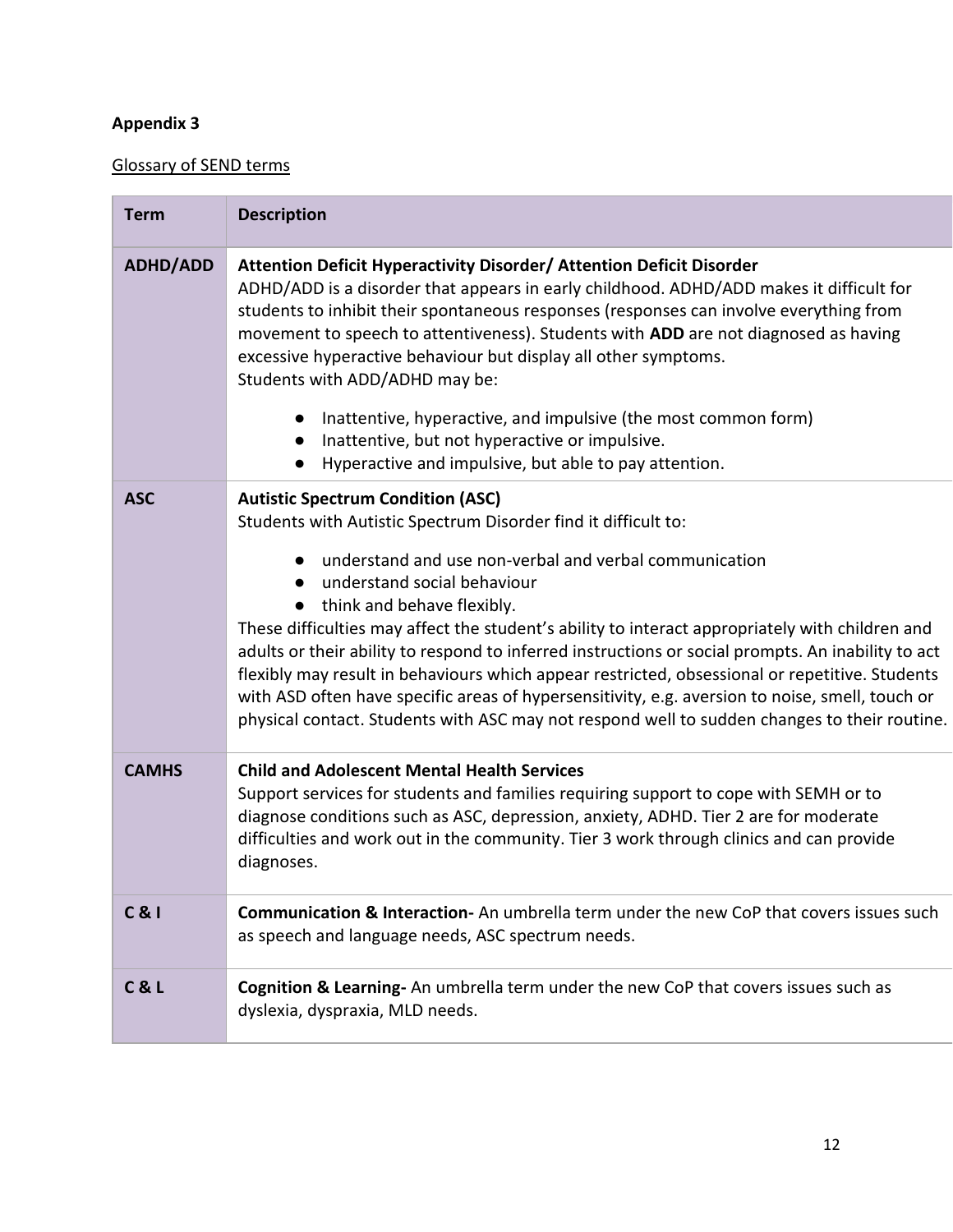| <b>CP/CIN</b>      | Child Protection (plan)/Child in Need Plan - Terminology used by Social Care to indicate<br>where a child or a family may need extensive support or there may be a level of risk of harm<br>to the welfare of young people.                                                                                                                                                                                              |
|--------------------|--------------------------------------------------------------------------------------------------------------------------------------------------------------------------------------------------------------------------------------------------------------------------------------------------------------------------------------------------------------------------------------------------------------------------|
| <b>Dyscalculia</b> | Students with dyscalculia have difficulty in acquiring mathematical skills. Students may have<br>difficulty understanding simple number concepts, lack an intuitive grasp of numbers and have<br>problems learning number facts and procedures.                                                                                                                                                                          |
| <b>Dyslexia</b>    | Students with dyslexia have a marked and persistent difficulty in learning to read, write and<br>spell, despite making good progress in other areas.<br>Areas of difficulty include: working memory, organisation, reading comprehension,<br>handwriting, punctuation, concentration, sequencing words and numbers. Students with<br>dyslexia may also mispronounce common words or reverse letters and sounds in words. |
| <b>Dyspraxia</b>   | Dyspraxia impairs the ability to coordinate and organise movement.<br>Areas of difficulty: development of gross and fine motor skills, balance and coordination,<br>language development, working memory, handwriting, organisation, concentration,<br>sequencing words and numbers.                                                                                                                                     |
| <b>EAL</b>         | English as an Additional Language<br>Supported by EMAS in school (Ethnic Minority Achievement Service).                                                                                                                                                                                                                                                                                                                  |
| <b>EHCP</b>        | <b>Education, Health and Care Plan</b>                                                                                                                                                                                                                                                                                                                                                                                   |
| <b>EP</b>          | <b>Educational Psychologist</b><br>An EP provides detailed assessments for student with complex needs. They do this through<br>consultation with a student, staff and parents and through specific assessments.                                                                                                                                                                                                          |
| <b>EWO</b>         | <b>Educational Welfare Officer</b><br>Practitioner monitoring students with persistent absence from school. Also able to support<br>parents with ideas and strategies they can use to increase attendance.                                                                                                                                                                                                               |
| <b>GDD</b>         | <b>Global Developmental Delay</b><br>Students who have not reached two or more traditional milestones in areas of development<br>(motor skills, speech and language, cognitive skills and social and emotional skills). This is<br>assessed from birth - 18 yrs.                                                                                                                                                         |
| HI                 | <b>Hearing Impairment</b><br>Students with a hearing impairment range from those with a mild hearing loss to those who<br>are profoundly deaf. They cover the whole ability range. For educational purposes, students<br>are regarded as having a hearing impairment if they require hearing aids, adaptations to their                                                                                                  |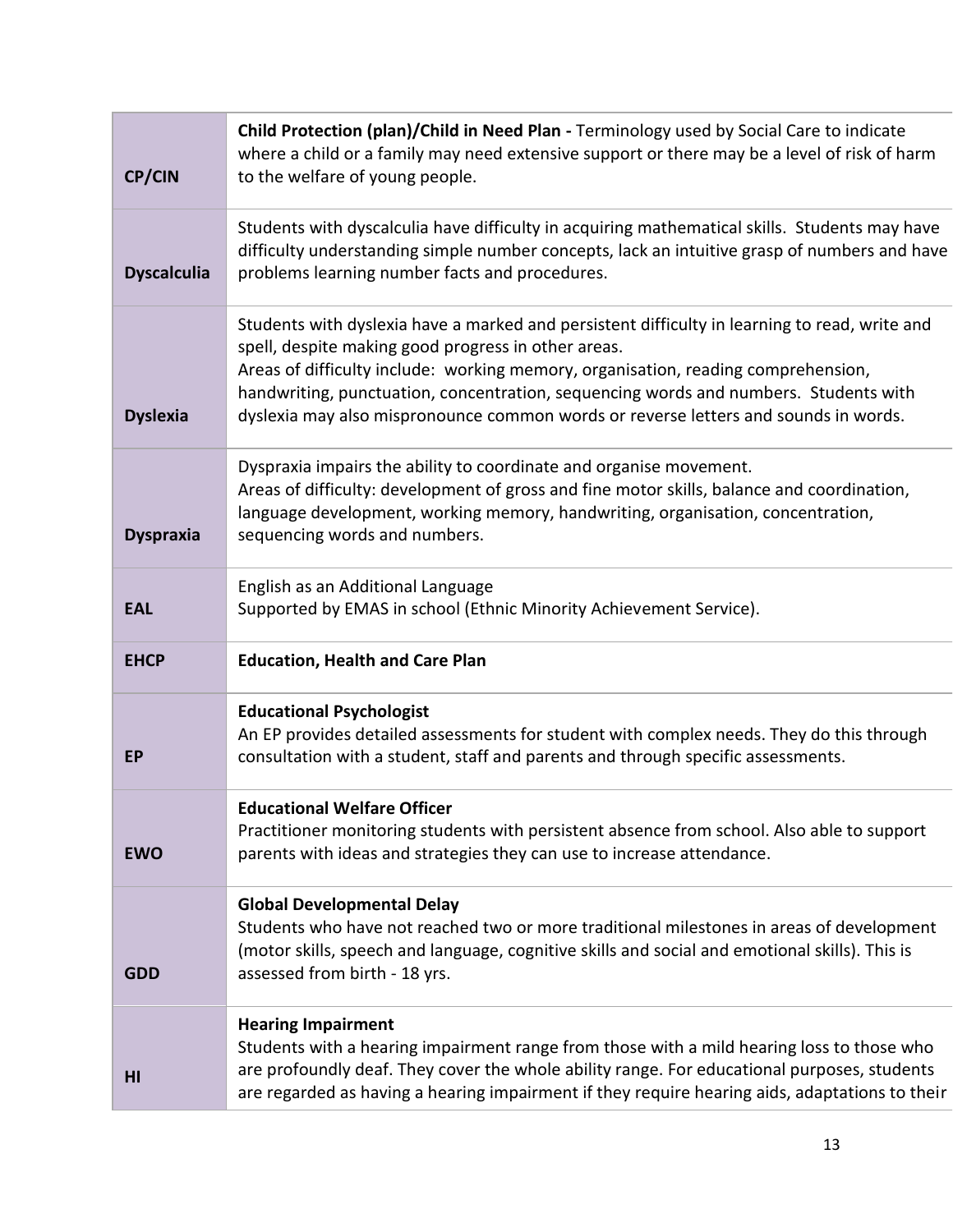|                               | environment and/or particular teaching strategies in order to access the concepts and<br>language of the curriculum.                                                                                                                                                                                                                                                                                                                                                      |
|-------------------------------|---------------------------------------------------------------------------------------------------------------------------------------------------------------------------------------------------------------------------------------------------------------------------------------------------------------------------------------------------------------------------------------------------------------------------------------------------------------------------|
| <b>LAC</b>                    | <b>Looked after Children</b><br>Child placed in foster placements, apart from their family and in the care of Local Authority. A<br>child can be looked after for numerous reasons, including for short term periods.                                                                                                                                                                                                                                                     |
| <b>MLD</b>                    | <b>Moderate Learning Difficulty</b><br>Students with moderate learning difficulties have much greater difficulty than their peers in<br>acquiring basic literacy and numeracy skills and in understanding concepts. They may also<br>have associated speech and language delay, low self-esteem, low levels of concentration and<br>under-developed social skills                                                                                                         |
| Multi-<br>sensory<br>learning | Multisensory learning takes place when a teacher presents learning objectives and learning<br>materials in such a way that students can learn by seeing, hearing, touching (hands – on) and<br>speaking.                                                                                                                                                                                                                                                                  |
| <b>OT</b>                     | <b>Occupational Therapy/Therapists</b><br>Practitioner supporting students with difficulties affecting coordination and gross and fine<br>motor skills, e.g. hypermobility and dyspraxia. Students with severe needs may need extra<br>time and require a scribe or use of computer.                                                                                                                                                                                      |
| <b>PD</b>                     | <b>Physical Disability</b><br>There are a number of medical conditions associated with physical disability which can<br>impact on mobility. These include cerebral palsy, heart disease, spina bifida and<br>hydrocephalus, muscular dystrophy. Students with physical disabilities may also have<br>sensory impairments, neurological problems or learning difficulties. Some students are<br>mobile but have significant fine motor difficulties which require support. |
| <b>RJ</b>                     | <b>Restorative Justice</b><br>Behaviour management strategy supporting students to understand how to resolve conflict<br>appropriately.                                                                                                                                                                                                                                                                                                                                   |
| <b>SALT</b>                   | Speech and Language Therapy/Therapist                                                                                                                                                                                                                                                                                                                                                                                                                                     |
| <b>SEMH</b>                   | <b>Social, Emotional and Mental Health</b>                                                                                                                                                                                                                                                                                                                                                                                                                                |
| <b>SEN</b>                    | <b>Special Educational Needs</b>                                                                                                                                                                                                                                                                                                                                                                                                                                          |
| <b>SEND</b>                   | <b>Special Educational Needs and or Disabilities</b>                                                                                                                                                                                                                                                                                                                                                                                                                      |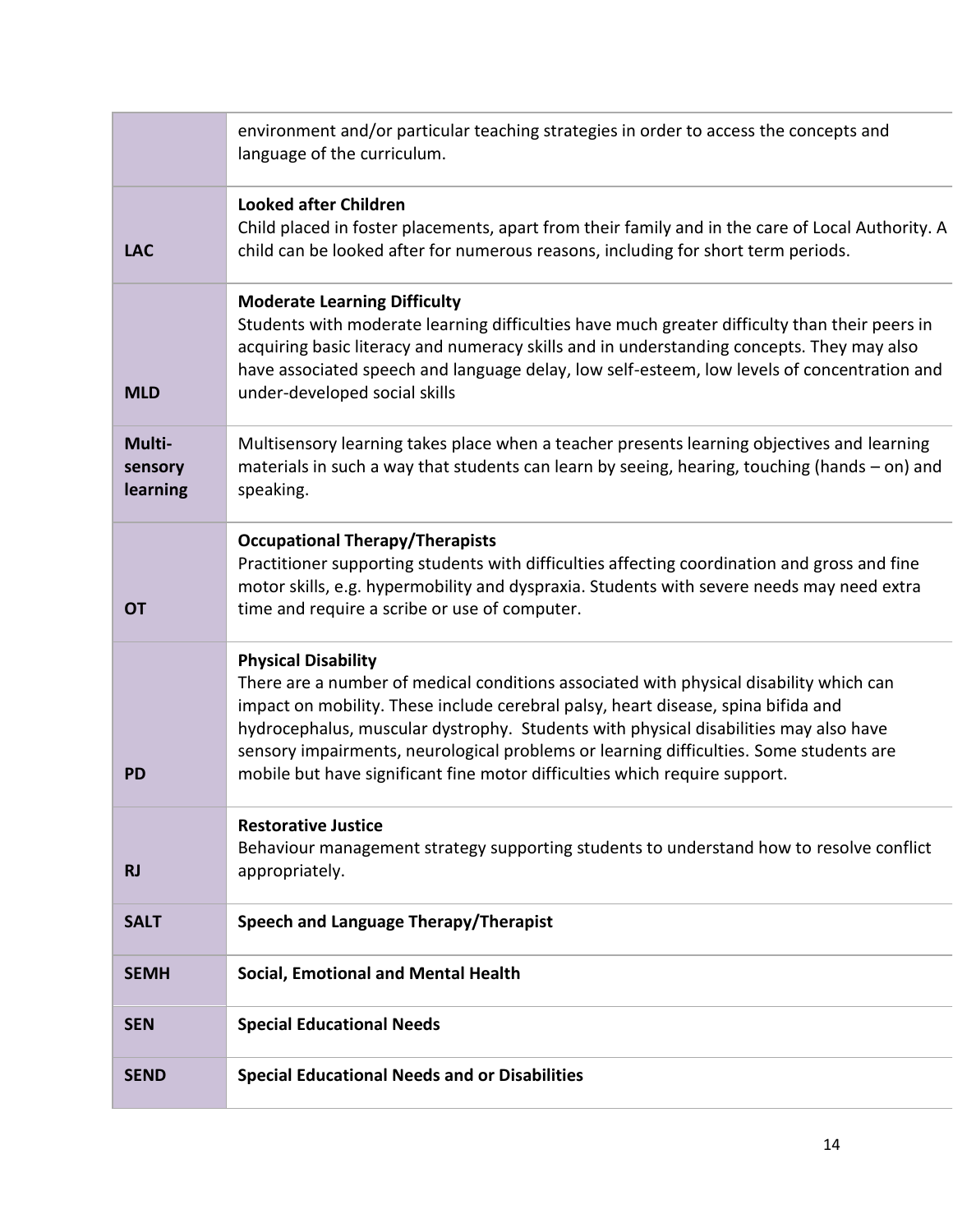| <b>SENCO</b>                    | <b>Special Educational Needs Coordinator</b>                                                                                                                                                                                                                                                                                                                                                                                        |
|---------------------------------|-------------------------------------------------------------------------------------------------------------------------------------------------------------------------------------------------------------------------------------------------------------------------------------------------------------------------------------------------------------------------------------------------------------------------------------|
| <b>SEND Code</b><br>of Practice | The legal document that sets out the requirements for SEN                                                                                                                                                                                                                                                                                                                                                                           |
|                                 | N - No SEND need<br>K - SEND Support: the category that replaces SA and SA+ from September 2014. (Most<br>closely aligned with 'old' SA+)<br>S - Statement of Special Educational Need: student has been through 'old' SA and SA+ steps                                                                                                                                                                                             |
|                                 | and now has a legal entitlement to support funded by the LA. Student has complex or severe<br>needs and requires a high level of tailored support in order to make progress.                                                                                                                                                                                                                                                        |
| <b>SEND</b><br><b>Status</b>    | <b>EHCP - Education, Health &amp; Care Plan-</b> the legal terminology that replaces 'Statements' from<br>September 2014. Statements will be transitioned into EHCP's before March 2018. EHCPs can<br>be applied for between 0-25years.                                                                                                                                                                                             |
| <b>SLC</b>                      | Speech, Language or Communication Need<br>Students with SLC have difficulties using and understanding expressive, spoken or<br>language. Student may have difficulty managing social situations and understanding<br>language that consists of inference or idioms or is complex or abstract                                                                                                                                        |
| <b>SLD</b>                      | <b>Severe Learning Difficulty (SLD)</b><br>Students with severe learning difficulties have significant intellectual or cognitive<br>impairments. They may also have difficulties in mobility and co-ordination, communication<br>and perception and the acquisition of self-help skills.                                                                                                                                            |
| <b>SpLD</b>                     | <b>Specific Learning Difficulties</b><br>E.g. Dyslexia, Dyscalculia and Dyspraxia.                                                                                                                                                                                                                                                                                                                                                  |
| TА                              | <b>Teaching Assistant</b>                                                                                                                                                                                                                                                                                                                                                                                                           |
| <b>TAF</b>                      | <b>Team Around the Family</b><br>Multi-agency intervention for students and their families who are receiving support from a<br>range of agencies                                                                                                                                                                                                                                                                                    |
| VI                              | Visual Impairment (or vision impairment)<br>Vision loss to such a degree that additional support is required. Refers to people with<br>irretrievable sight loss and does not include those whose sight problems can be corrected by<br>spectacles or contact lenses, though it does include those whose sight might be improved by<br>medical intervention. This simple definition covers a wide spectrum of different impairments. |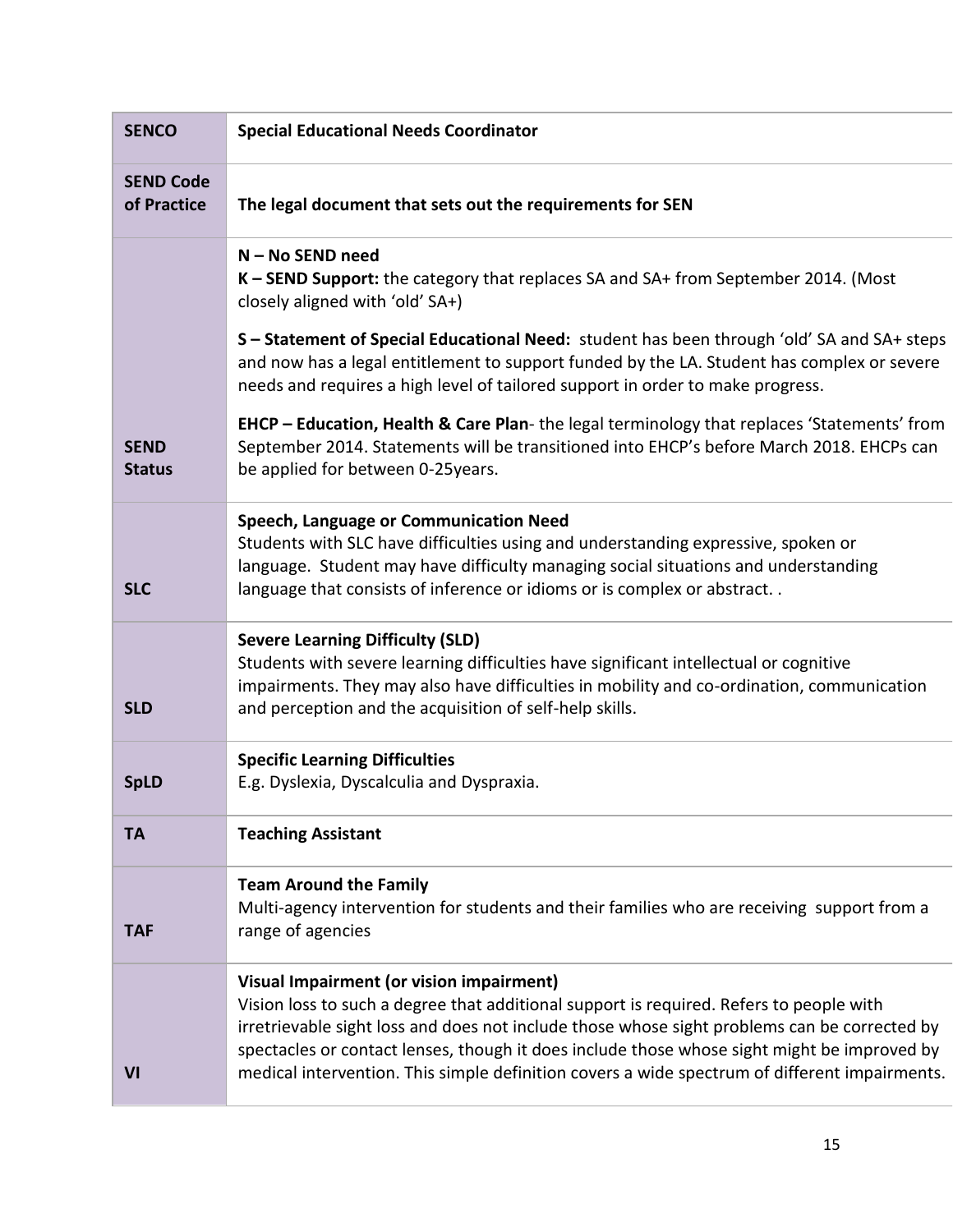|                | Ability to hold information in memory whilst performing a cognitive task. Affects ability to   |
|----------------|------------------------------------------------------------------------------------------------|
| <b>Working</b> | sequence, perform mathematical calculations requiring a series of steps, organisation, ability |
| memory         | to follow complex instructions etc.                                                            |
|                |                                                                                                |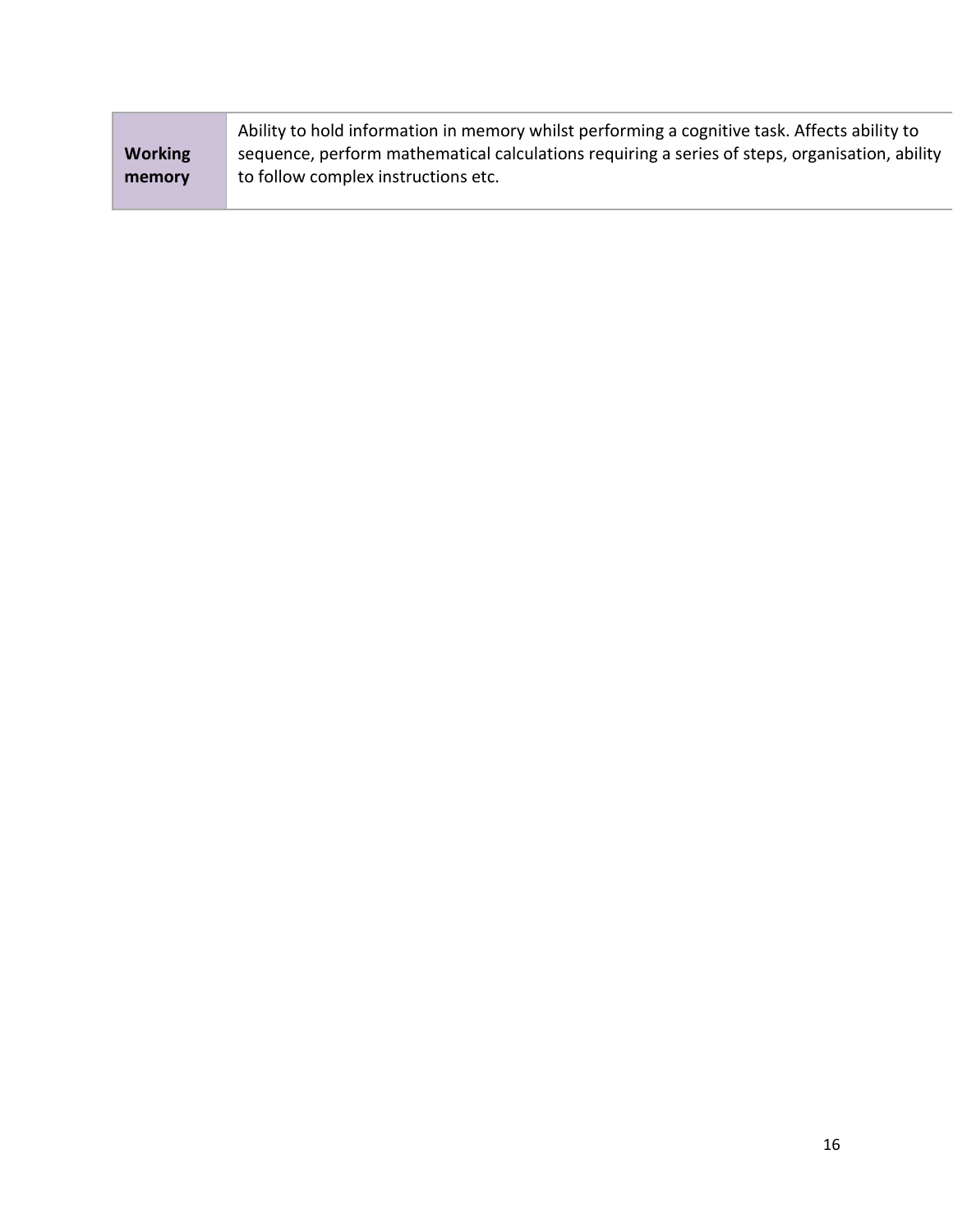# **Appendix 4**

# Table of Terminology Changes from Previous Codes to Code of Practice 2014

| <b>New</b><br>Terminology/<br>On SIMS as                  | Definition                                                                                                                                                                                                                                                                                                                                                                                                                                                                                                                                                                                                                                       | Old Terminology/On<br>Sims as                               |             |
|-----------------------------------------------------------|--------------------------------------------------------------------------------------------------------------------------------------------------------------------------------------------------------------------------------------------------------------------------------------------------------------------------------------------------------------------------------------------------------------------------------------------------------------------------------------------------------------------------------------------------------------------------------------------------------------------------------------------------|-------------------------------------------------------------|-------------|
| Communication<br>& Interaction                            | Children/young people with difficulty communicating with<br>others. This may be because they have difficulty saying what they<br>want to, understanding what is being said to them or they do not<br>understand/use social rules of communication. They may have                                                                                                                                                                                                                                                                                                                                                                                 | Speech,<br>language &<br>communication<br>needs             | <b>SLCN</b> |
|                                                           | difficulty with one, some or all of the different aspects of speech,<br>language or social communication at different times of their lives.                                                                                                                                                                                                                                                                                                                                                                                                                                                                                                      | Speech &<br>language                                        | <b>SL</b>   |
|                                                           | Children and young people with ASD, including Asperger's<br>Syndrome and Autism, are likely to have particular difficulties<br>with social interaction. They may also experience difficulties with                                                                                                                                                                                                                                                                                                                                                                                                                                               | Autistic<br>Spectrum<br>Condition                           | <b>ASC</b>  |
|                                                           | language, communication and imagination, which can impact on<br>how they relate to others.                                                                                                                                                                                                                                                                                                                                                                                                                                                                                                                                                       | Autistic<br>Spectrum<br><b>Disorder</b>                     | <b>ASD</b>  |
| Cognition &<br>Learning                                   | Support may be required when children/young people learn at a<br>slower pace than their peers, even with appropriate<br>differentiation. This covers a wide range of needs, where children                                                                                                                                                                                                                                                                                                                                                                                                                                                       | Moderate<br>Learning<br><b>Difficulties</b>                 | <b>MLD</b>  |
|                                                           | are likely to need support in all areas of the curriculum, those<br>who also have associated difficulties with mobility and<br>communication, through to profound and multiple learning                                                                                                                                                                                                                                                                                                                                                                                                                                                          | Specific<br>Learning<br><b>Difficulties</b>                 | SpLD        |
|                                                           | difficulties (PMLD), where children are likely to have severe and<br>complex learning difficulties as well as a physical disability or<br>sensory impairment. Specific learning difficulties (SpLD), affect                                                                                                                                                                                                                                                                                                                                                                                                                                      | Severe<br>Learning<br><b>Difficulties</b>                   | <b>SLD</b>  |
|                                                           | one or more specific aspects of learning. This encompasses a<br>range of conditions such as dyslexia, dyscalculia and dyspraxia.                                                                                                                                                                                                                                                                                                                                                                                                                                                                                                                 | General<br>Learning<br><b>Difficulties</b>                  | <b>GLD</b>  |
| Social,<br><b>Emotional &amp;</b><br><b>Mental Health</b> | Children/young people may experience a wide range of social<br>and emotional difficulties which manifest themselves in many<br>ways. These may include becoming withdrawn or isolated, as well<br>as displaying challenging, disruptive or disturbing behaviour.<br>These behaviours may reflect underlying mental health<br>difficulties such as anxiety or depression, self-harming, substance<br>misuse, eating disorders or physical symptoms that are medically<br>unexplained. Other children and young people may have<br>disorders such as attention deficit disorder, attention deficit<br>hyperactive disorder or attachment disorder. | Behavioral,<br>Emotional &<br>Social<br><b>Difficulties</b> | <b>BESD</b> |